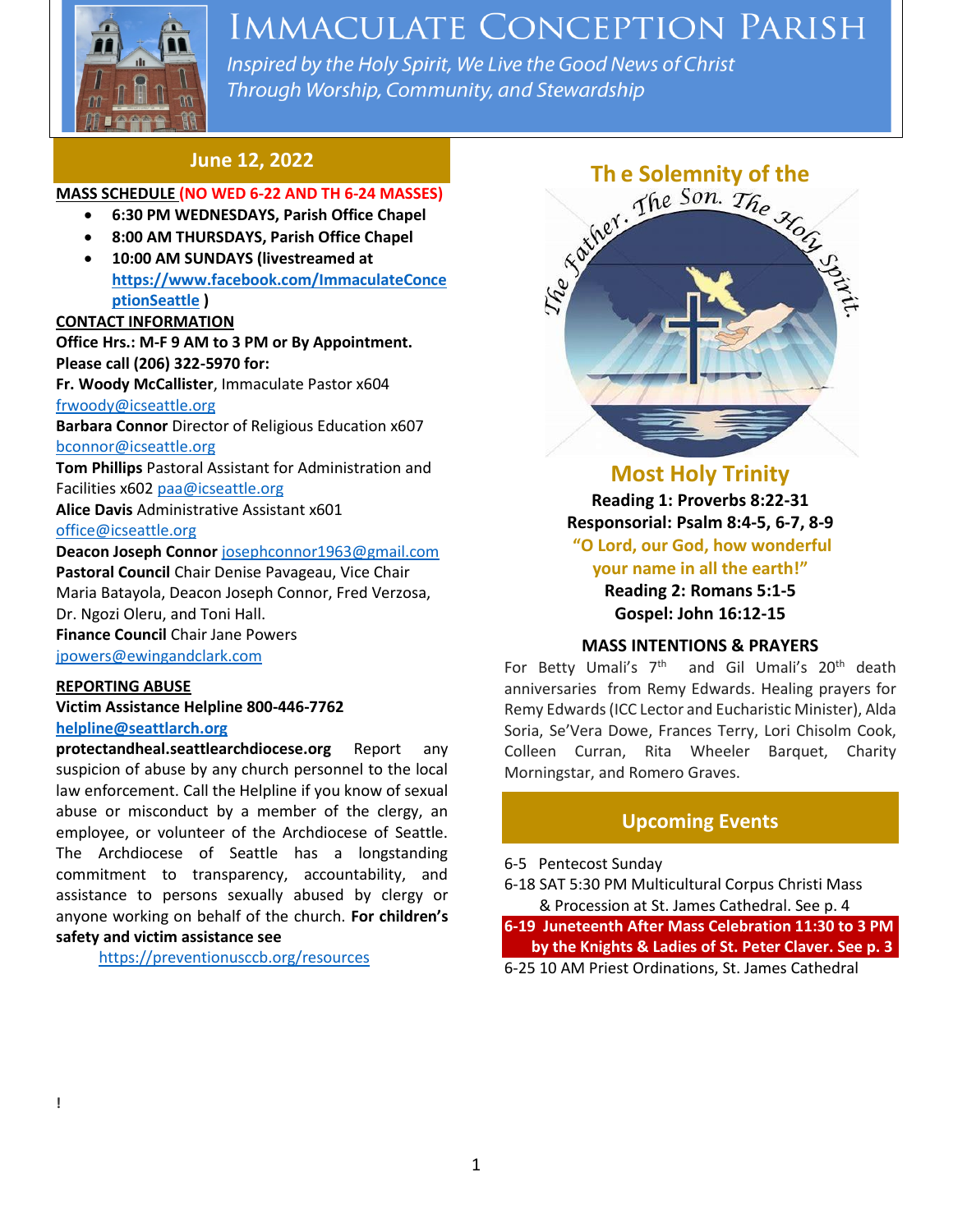## **Deepening Our Faith**



## **'The Holy Spirit creates harmony with division.'**

#### **6-5-22 Pope Francis on Pentecost**

In the final words of the Gospel we have just heard, Jesus says something that can offer us hope and make us think. He tells his disciples: "The Holy Spirit, whom the Father will send in my name, *will teach you everything*, and *remind you of all* I have said to you (*Jn* 14:26).

"Everything", "all" – these words are striking; they make us wonder: how does the Spirit give this new and full understanding to those who receive him?

It is not about quantity, or an academic question: God does not want to make us encyclopedias or polymaths. No. It is a question of quality, perspective, perception. The Spirit makes us see everything in a new way, with the eyes of Jesus. I would put it this way: in the great journey of life, the Spirit teaches us *where to begin, what paths to take, and how to walk*….

The Holy Spirit wants us to concentrate on the *here and now*, because the time and place in which we find ourselves are themselves grace filled.

See whole article at [https://www.americamagazine.org/faith/20](https://www.americamagazine.org/faith/2022/06/05/pope-francis-pentecost-2022-243101) [22/06/05/pope-francis-pentecost-2022-](https://www.americamagazine.org/faith/2022/06/05/pope-francis-pentecost-2022-243101) [243101](https://www.americamagazine.org/faith/2022/06/05/pope-francis-pentecost-2022-243101)

## **Stewardship Caring for Our Church & Each Other**

**Stewardship of Treasure Report To 6-6-22 \$217,971.92 Budget \$223,680.00 Difference - \$ 5,708.08 Thank you and God bless.**

**2022 Annual Catholic Appeal (6-9-22) We're 95% there. Blessings to you all!!! Keep your donations, pledges and prayers coming!!**

## **Thermometer Chart**



Thank You for your generosity!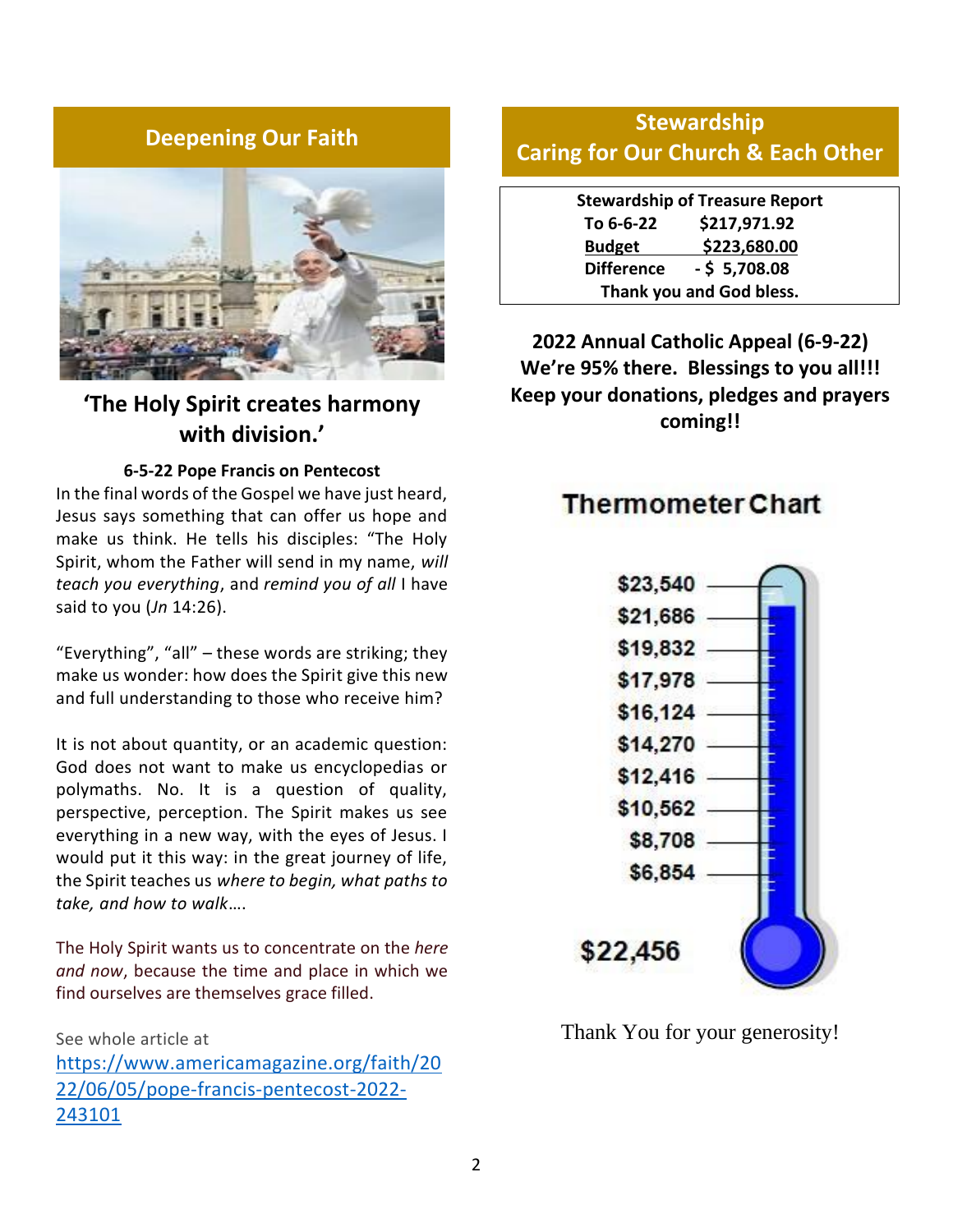## RECIPE CONTEST RESULTS

Dear friends,

This Lent, just for fun, I invited everybody in the parish to submit their favorite meatless recipes for a "Meatless Fridays of Lent" recipe contest. I received five entries – four from parishioners here at Immaculate, and one from one of our friends at St. Therese. I prepared and taste-tested every single recipe and was carried away on a sea of deliciousness. Because of this, I'm declaring EVERY single entrant to be a winner! Sometime in late August, date yet to be determined, I will be hosting a dinner at the parish office for all 5 of them, in what I HOPE they will see as a reward. Here are the entries, in no particular order:

*Toni Hall – Tortellini Vegetable Soup Josie Dean – French Onion Soup Deborah Tinsley – Coconut Curried Chickpeas (and a second recipe, for Homemade Naan Bread) Lori Chisholm-Cook – Apricot Almond Chickpea Tagine MJ Cumming – Black-Eyed Pea Salad*

This was an awful lot of fun, especially for me, since I enjoy "playing" in the kitchen. I look forward to more recipe fun next Lent!

Peace, (Fr.) Woody

P.S.: If anybody out there sent in a recipe that is NOT listed here, that means I didn't receive it, so please shoot me another copy, and YOU TOO COULD BE A WINNER! (But no late entries, please. Wait for next year.)

(Editor's Note: These delicious recipes will be featured in our July and August bulletins.)

## **The Life of the Community**



**Also known as Freedom Day, Juneteenth marks the moment in United States' history—June 19, 1865—when the remaining 250,000 enslaved African Americans in Confederate states were legally declared free two years after the Emancipation Proclamation was signed. In the century-and-a half since, the Juneteenth holiday represents a time to gather with family and community, honor the present and reflect on shared history and tradition.**

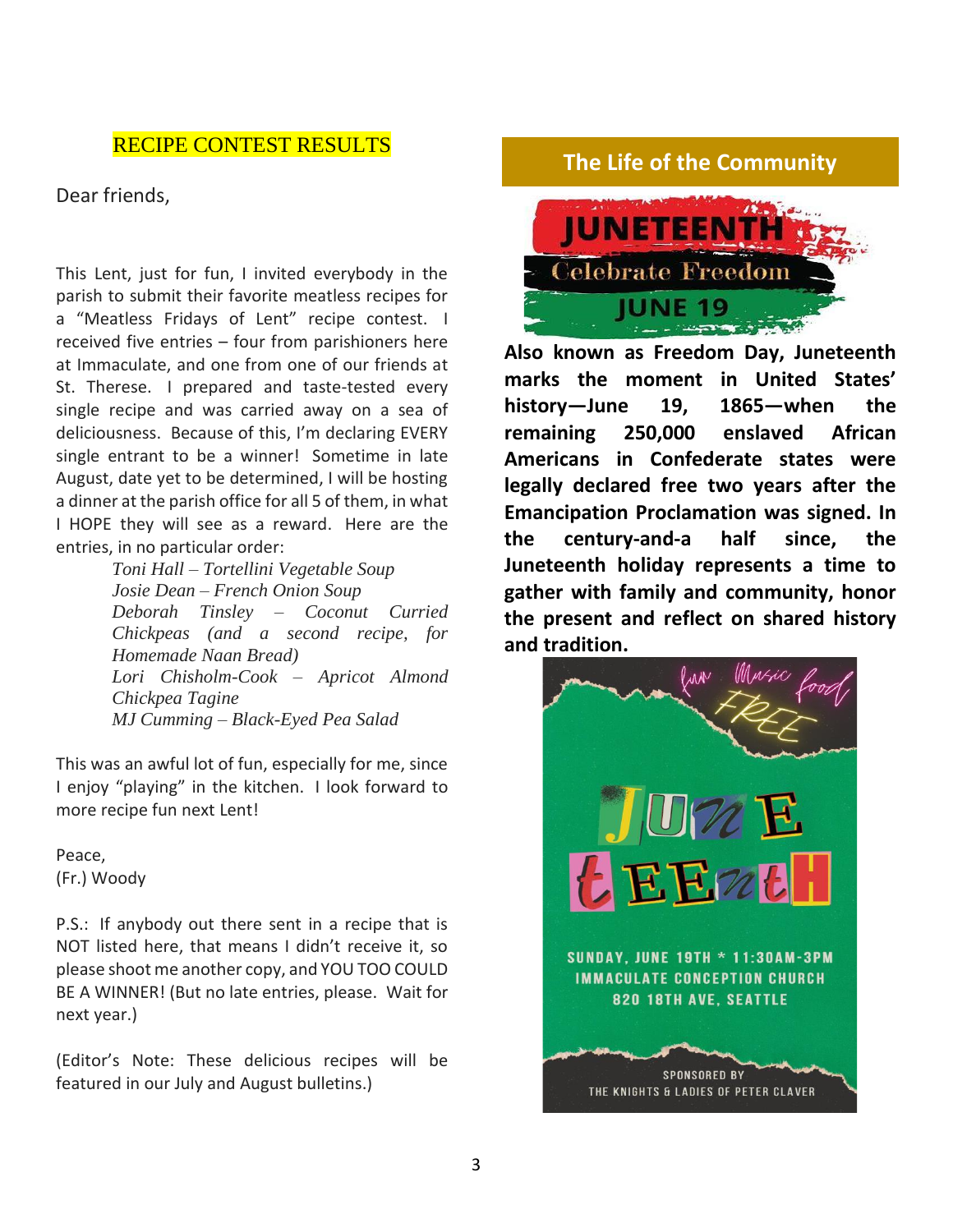## **NW African American Museum FREE Celebrations**

| amazon<br>BOEING<br>Juneteenth Week<br>CELEBRATING BLACK FREEDOM<br>2022                                                                        |                                                                                                                                                                |                                                                                                  |                                                                                                                                                              |
|-------------------------------------------------------------------------------------------------------------------------------------------------|----------------------------------------------------------------------------------------------------------------------------------------------------------------|--------------------------------------------------------------------------------------------------|--------------------------------------------------------------------------------------------------------------------------------------------------------------|
| June 12<br><b>Interactive</b><br><b>Story Time</b><br>1:00PM                                                                                    | June 15<br><b>Youth Night</b><br>NewHolly Field<br>3:30PM                                                                                                      | June 18<br><b>ACE Choir</b><br>Performances<br><b>Lumen Field</b>                                | June 19<br>Juneteenth<br>Celebration<br><b>Judkins Park</b><br>11:00am                                                                                       |
| Juneteenth<br><b>Interactive Story Time</b><br>8 Art Activity with<br>Jeremy Bell in<br>partnership with Rave<br>Foundation and<br>Sounders FC. | Juneteenth Youth<br>Night with the<br>Sounders, Books &<br><b>Balls and Goals for Art</b><br>in partnership with<br><b>Rave Foundation and</b><br>Sounders FC. | NAAM's ACE Choir<br>performance at<br><b>Sounders FC Game</b><br>(12PM) & OL Reign<br>Game (7PM) | Sponsored by Amazon,<br>Starbucks & Boeing,<br>NAAM will host a Skate<br>Party featuring Black-<br>owned vendors, food<br>trucks, music and so<br>much more. |





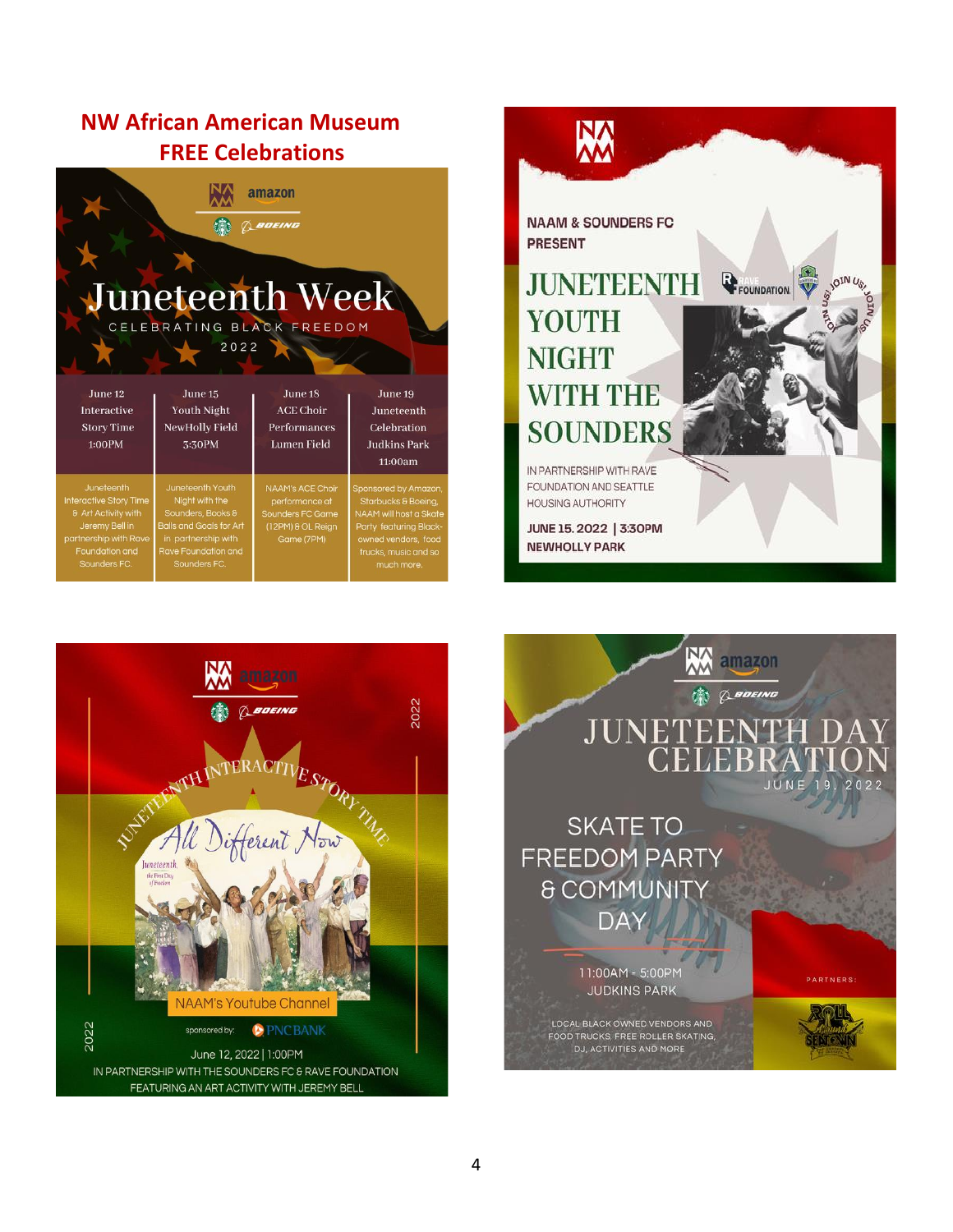

## **14 LGBTQ+ Innovators, Inventors and Scientists who changed the world**

#### Excerpt from

[https://www.ideatovalue.com/insp/nickskillicorn/2019/06](https://www.ideatovalue.com/insp/nickskillicorn/2019/06/14-lgbtq-innovators-inventors-and-scientists-who-changed-the-world/) [/14-lgbtq-innovators-inventors-and-scientists-who](https://www.ideatovalue.com/insp/nickskillicorn/2019/06/14-lgbtq-innovators-inventors-and-scientists-who-changed-the-world/)[changed-the-world/](https://www.ideatovalue.com/insp/nickskillicorn/2019/06/14-lgbtq-innovators-inventors-and-scientists-who-changed-the-world/)

… While homosexuality has often been associated with the arts and creativity, it has never been as openly accepted within the scientific community. Indeed, being a homosexual was a criminal offense in many countries until recently (*and in many countries, it continues to be today*), which will have prevented many historical figures from coming out of the closet. In the UK, before 1967 (just over 50 years ago) [homosexuality used to be punishable by](https://www.bbc.co.uk/newsround/40459213)  [sentences as harsh as life imprisonment.](https://www.bbc.co.uk/newsround/40459213) As a result, many of history's greatest homosexual scientists may have hidden their true identity.

However, the gay community has a long history of contributions to science and entrepreneurship… Let us celebrate their contributions in order to encourage others to follow in their footsteps *(list in no particular order)*.



#### **14. Sir Francis Bacon**

has been called the father of empiricism and modern science. His works argued for the possibility of scientific knowledge based only upon inductive reasoning

and careful observation of events in nature. Most importantly, he argued science could be achieved by the use of a skeptical and methodical approach whereby scientists aim to avoid misleading themselves. Without the groundwork that he laid, many of history's most impactful scientific discoveries may never have occurred. Historical notes believe that he was primarily homosexual.



#### **13. Florence Nightingale**

Most people will know Florence Nightingale as a nurse during the Crimean War, checking on wounded

soldiers during the night giving her the name "The Lady with the Lamp". What most people don't know was that in addition to making nursing a respected profession, she was also an accomplished statistician and creator of some of the first [infographics](https://www.atlasobscura.com/articles/florence-nightingale-infographic)… She was the first female elected to the Royal Statistical Society and pioneered using new ways of displaying data in visual ways that could be understood by non-statisticians, such as in coxcomb charts. She became the first woman ever to be awarded the Order of Merit by

the British government…with some of her writings suggesting she may have been a lesbian, although the general consensus was that her religious beliefs kept her chaste.



**12. Frederick the Great**… ruler of Prussia from 1740 until 1786. But in Germany, he is known as "Old Fritz" and modernized many laws to make society more progressive, and is particularly

famous for the innovative way in which he revolutionized agriculture using the humble potato…Historical accounts believe he was homosexual, which enraged his family and society at the time….



**11. George Washington Carver** was an American agricultural scientist, best known for his work with peanuts and sweet potatoes to improve soil quality in the Southern United States. He was at

his time once called the "Black Leonardo". Born into slavery, Carver's former master raised him and his brother as their own children... He rose through the academic fields while researching crop rotation at the Tuskegee Institute, placing particular emphasis on using nitrogen-fixing legumes to improve the conditions of soil depleted by cotton usage. He is believed to have been bisexual, having both marriage to a woman and relationship with a man later in life.



**10. Allan Cox** An American Geophysicist, Cox and his colleagues were instrumental in developing a way to measure the changes in the Earth's magnetic alignment and the

geomagnetic polarity time scale. This enabled the testing of the seafloor spreading hypothesis, which gave some of the first credible evidence to the theory of plate tectonics, which Cox became a leader in researching and teaching. He was in a long relationship with his colleague Clyde Wahrhaftig.



**9. John Maynard Keynes** was a leading British economist whose theories on Macroeconomics profoundly influenced the economic policies of Western

Governments in the 20th Century. His work was so influential that this branch of economics is known as Keynesian Economics. Some of his core tenets were the usage of interest rates by central banks to balance the needs of economic growth and inflation. While an open homosexual in his younger years, Keynes eventually also began dating women and married a Russian ballerina.